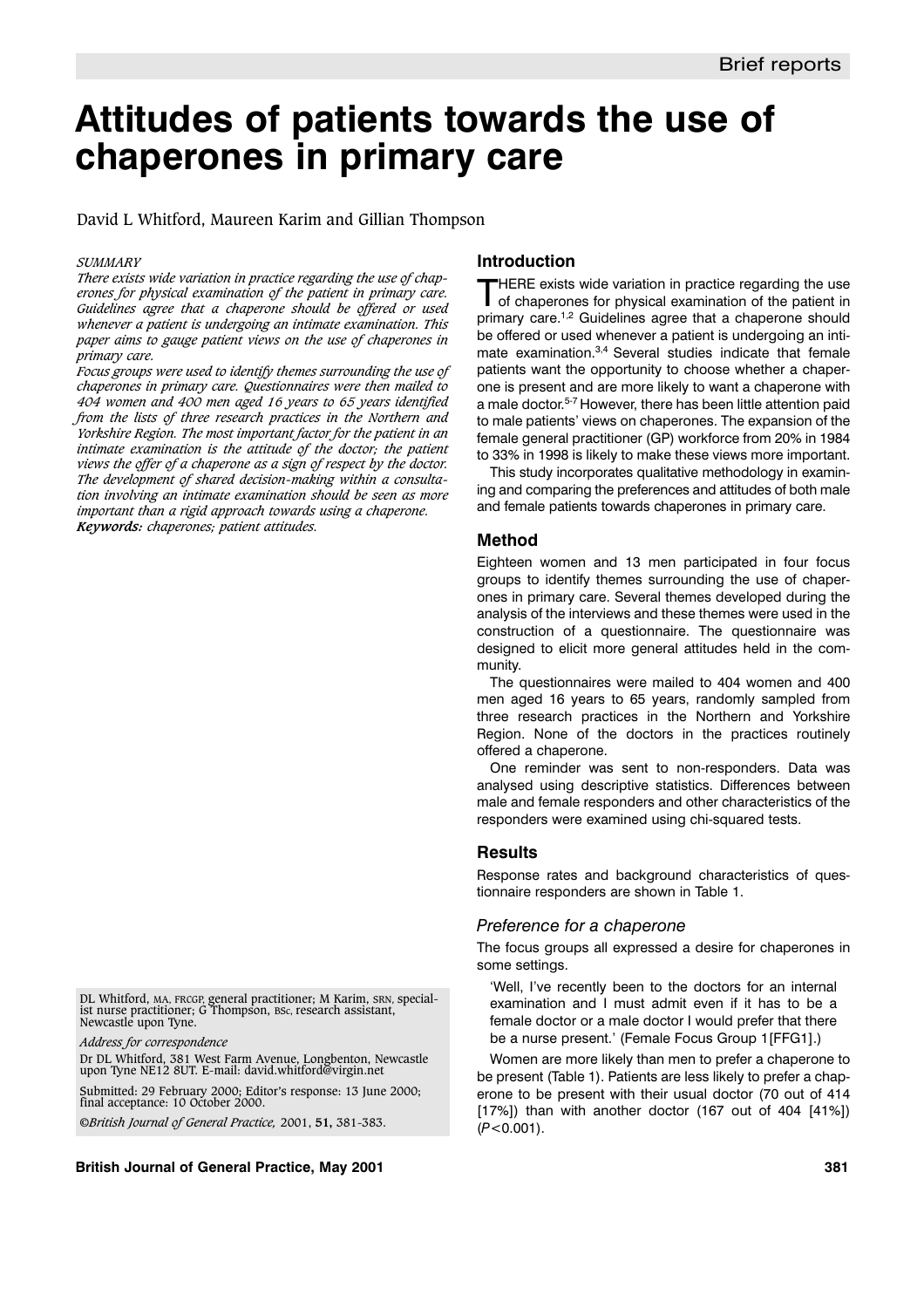## D L Whitford, M Karim and G Thompson

*Table 1. Response rates, background characteristics of responders, and preference for a chaperone in an intimate examination with different doctors.*

|                                               | Men             | Women           | Total         |
|-----------------------------------------------|-----------------|-----------------|---------------|
| Response rate <sup>a</sup>                    | 190/400 (47.5%) | 261/404 (64.6%) | 451/804 (56%) |
| Aged 16-25 years <sup>b</sup>                 | 12 (6%)         | 41 (16%)        | 53 (12%)      |
| Aged 26-35 years                              | 35 (18%)        | 65 (25%)        | 100 (22%)     |
| Aged 36-45 years                              | 50 (26%)        | 58 (22%)        | 108 (24%)     |
| Aged 46-55 years                              | 48 (25%)        | 56 (21%)        | 104 (23%)     |
| Aged 56-65 years                              | 45 (24%)        | 41 (16%)        | 86 (19%)      |
| Previous intimate examination <sup>c</sup>    | 112/188 (59%)   | 237/255 (93%)   | 348/443 (77%) |
| Preference for chaperone with:                |                 |                 |               |
| Usual doctor <sup>d</sup>                     | 12/190 (6%)     | 58/258 (22%)    | P < 0.001     |
| Usual doctor of the opposite sex <sup>d</sup> | 7/65 (11%)      | 37/72 (51%)     | P < 0.001     |
| Usual doctor of the same sex <sup>d</sup>     | 3/99(3%)        | 17/154 (11%)    | $P = 0.03$    |
| Other than usual doctord                      | 24/190 (13%)    | 143/258 (55%)   | P < 0.001     |

<sup>a</sup>Response rate higher for women than men (P<0.001). <sup>b</sup>Male responders were older (P = 0.002). Women more likely to have had previous intimate examination  $(P<0.001)$ . <sup>d</sup>Women are more likely than men to prefer a chaperone in an intimate examination.

## **HOW THIS FITS IN**

*What do we know?*

Individual doctors tend to adopt a standard approach to the use of



chaperones. Patients vary in their desire for a chaperone, depending on the doctor they consult

with. Patients want to be asked if they would like a chaperone present.

#### *What does this paper add?*

There are as many patients who resent the presence of a chaperone, as there are those who would always want a chaperone to be present. The patient should therefore be involved in shared decision making. Men hold similar views to women on the use of chaperones but those views are less firmly held.

## *Negative attitudes towards chaperones*

The focus groups revealed that some patients found the presence of a third person in the consultation intrusive or embarrassing.

'I wouldn't like anyone else there. It is embarrassing enough' (Male Focus Group 1[MFG1]).

Two-hundred and sixty-two out of 445 (59%) responders to the questionnaire stated that they would feel uncomfortable if a chaperone were present when one had not been asked for. Sixty-five responders (15%) felt that the presence of a chaperone could have negative effects on the consultation (comments in Box 1).

## *Offer of a chaperone*

The focus groups felt they should be asked if they wanted a chaperone present.

'Well I think they could say to you "Would you like someone present?" or if there wasn't anyone they could say, "Would you like to come back tomorrow?"' (FFG1).

Women (225 out of 250 [90%]) were more likely than men (146 out of 186 [78%]) to think that they should be asked if they would like a chaperone present for an intimate examination ( $P$ =0.001).

*'I consider my relationship with my doctor to be confidential and would feel inhibited with a third person present.'* ( F10)

*'I feel an examination by a doctor should be a private matter between doctor and patient and a patient may not wish to divulge intimate matters in the presence of a chaperone.'* (M466)

*'It could be more embarrassing for the patient and client.'* (F75) *'Increased embarrassment having to display genitalia to more people; I may not want to discuss very private things with the doctor in front of a chaperone; all this depends upon having trust in a GP.'* (M306)

*'The doctor may think I do not trust them alone.'* (F133) *'I prefer it just doctor–patient.'* (M483)

Box 1. Questionnaire comments on the negative aspects of chaperones.

## *Attitude of doctor*

The focus groups identified the attitude of the doctor as being the most important factor in an intimate examination.

'I think it all just depends on attitude. I don't think it matters whether it's a man or a woman, if they're just pleasant with you and just chat when you go in.' (FFG1).

The presence of a chaperone was thought to be secondary to the attitude of the doctor and did not make up for an uncaring attitude.

## *Identity of the chaperone*

Two-hundred and five out of 261 (90%) female responders would prefer a nurse to act as the chaperone, compared with only 53 out of 190 (39%) male responders (*P*<0.001). No-one expressed a preference for receptionists to act as chaperones and 74% of all responders stated that receptionists were not acceptable as chaperones.

## **Discussion**

This study shows that those patients always wanting a chaperone present (15%) are equivalent in number to those with strong views on the negative impact of having a chaperone present (15%). This difference in views between patients has

## **382 British Journal of General Practice, May 2001**